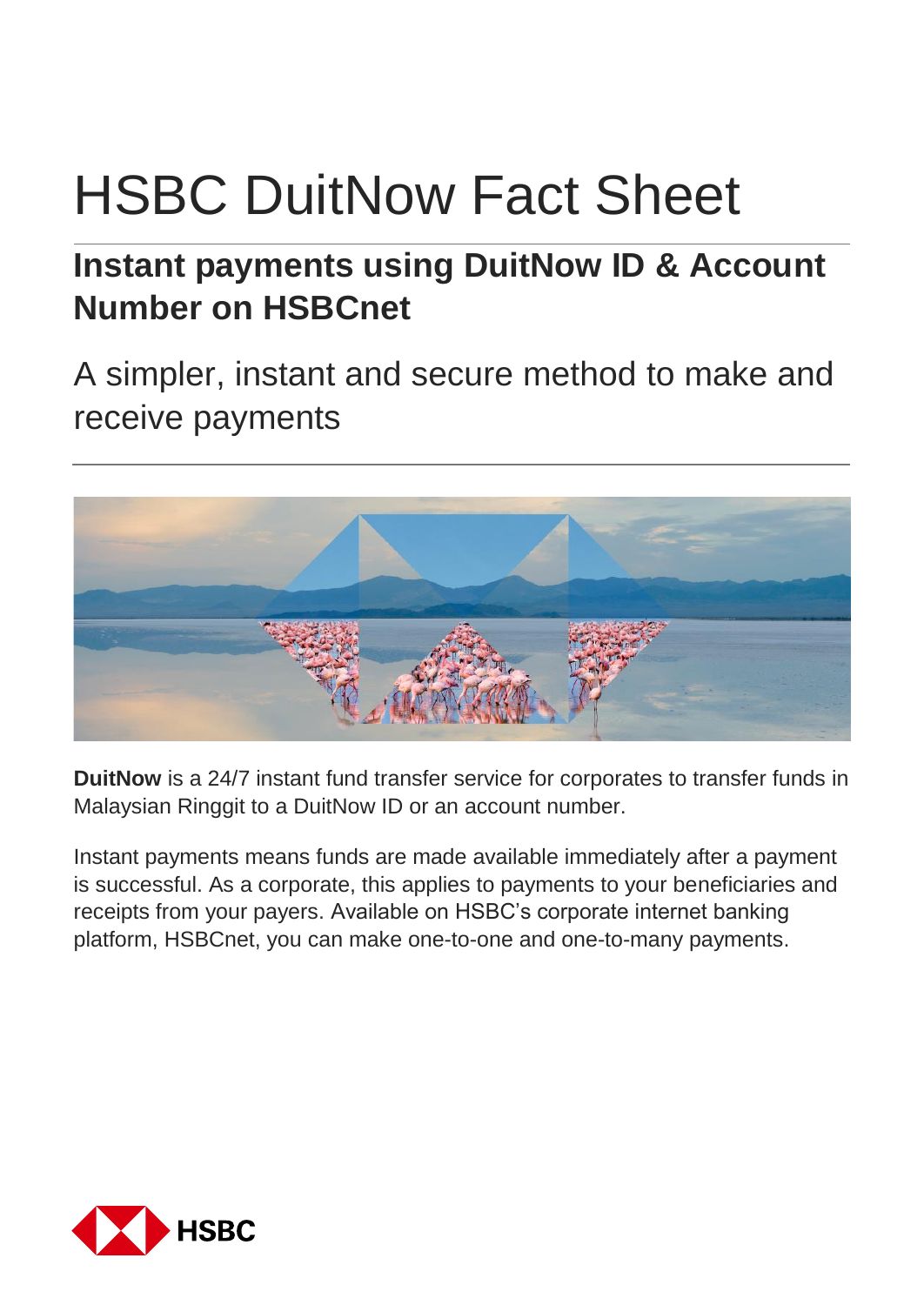# **DuitNow ID**

A DuitNow ID, also known as an alias in HSBCnet, is an identifier registered to a bank account, including:

#### **Individuals**

- Mobile Number
- NRIC
- Passport Number
- Police/Army Number

#### **Corporates**

Business Registration Number (BRN)

With DuitNow IDs, you can pay to or receive funds instantly from both individuals and other corporates using easy-toremember identifiers instead of full bank account details. To make payments using DuitNow ID, your recipients must have a registered DuitNow ID.

# **Features and benefits**



# **Pay using DuitNow ID or account number**

Simplify payments and minimise recipient account number data management.



#### **Available 24 / 7 / 365**

No payment cut-offs allow you to make or receive payments at any time.



## **Available to most banks in Malaysia**

Pay to and receive from any individual or corporate in Malaysia.

#### **Instant payment processing**

Funds are available immediately, accelerating working capital and transation cycles.



#### **Instant DuitNow ID registration**

Register for a DuitNow ID on HSBCnet to begin receiving payments using your BRN.



#### **Instant payment status and expanded reference fields**

Immediate payment status and lengthened reference fields allows for increased remittance information and easier reconciliation.

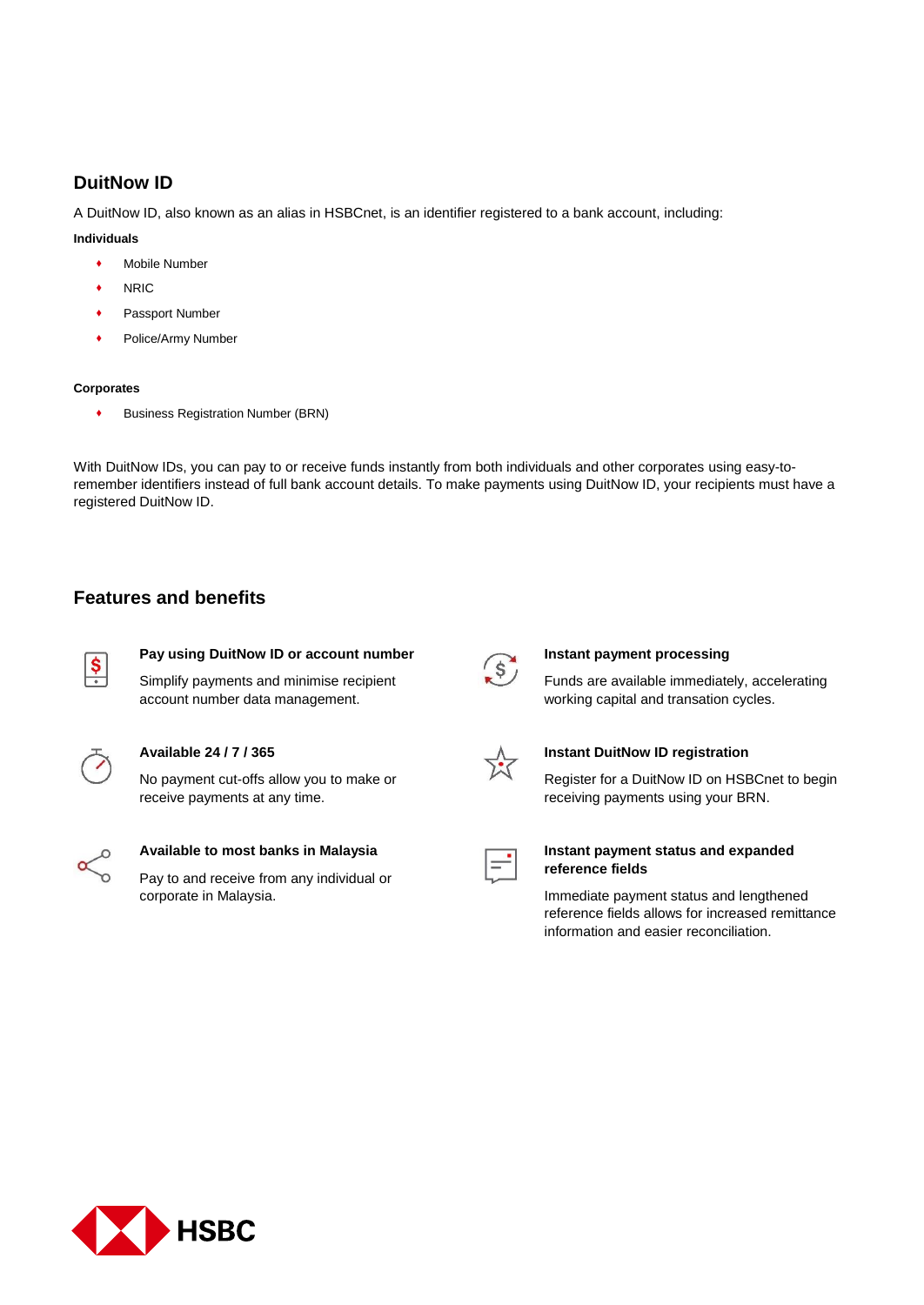# **Receiving payments: DuitNow ID registration on HSBCnet Alias Management**

'*Alias Management'* is a self-service tool on HSBCnet that allows you to manage your DuitNow ID in Malaysia and other aliases in countries where instant payment services are available.

- 1. Register your BRN as your DuitNow ID with HSBC by selecting '*Alias Management'* on HSBCnet.
- 2. Select '*Create new alias'* and select a Malaysian Ringgit account to link to your BRN.
- 3. Review your BRN and account details to proceed with the the creation of the DuitNow ID.
- 4. Once registration is completed, your DuitNow ID is available for immediate use.
- 5. Provide your BRN to payers for them to pay you using DuitNow.

#### **Making one-to-one payments: using DuitNow ID**

1. Create a *Priority Payment* and access DuitNow ID payments by selecting '*Alias'*. Make a payment / template

| Payment type            |  |
|-------------------------|--|
| <b>Priority Payment</b> |  |

2. Select the DuitNow ID type, input the recipient DuitNow ID and click '*Get Details'* to identify the recipient. Create payment using\* **Seneficiary details • Alias ©** 

| DuitNow ID type*  | Please select<br>ㅅ   |  |
|-------------------|----------------------|--|
| Check DuitNow ID* | Army / police number |  |
|                   | <b>BRN</b>           |  |
|                   | Mobile phone number  |  |
| Payment details   | <b>NRIC</b>          |  |
| Amount*<br>М      | Passport             |  |

3. Input payment amount, Purpose of Payment, other payment details and recipient's reference to create the payment instruction.

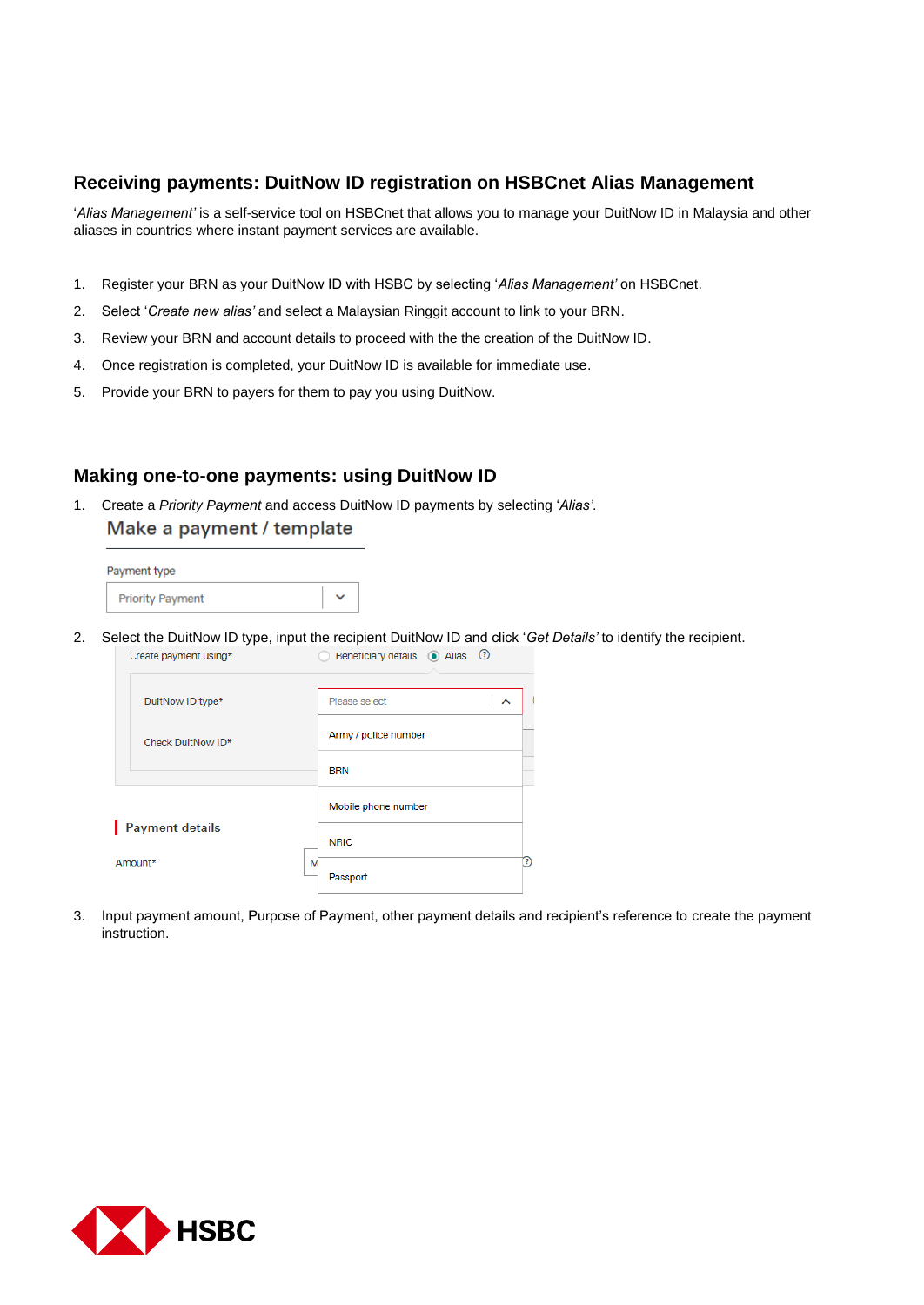## **Making one-to-one payments: using account number**

Corporates can make instant payments to individuals or corporates using bank account number with the added benefit of identifying the beneficiary before making payments. To receive payments, no registration is required and you only need to provide payers with your bank account number.

1. Create a *Priority Payment* and select '*Beneficiary details'*. Beneficiary bank location Malaysia Create payment using\* ◉ Beneficiary details ( ) Alias 2 2. Under '*Payment details'*, select '*Send this payment as soon as possible'*. Tick on 'send the payment instantly and receive immediate confirmation' to access DuitNow account number payments. **Payment details** 

| Amount*                                                                                                                                                 | <b>MYR</b> | 50,000                                                                                                                  | Payment system limits ><br>$\circ$ |  |  |
|---------------------------------------------------------------------------------------------------------------------------------------------------------|------------|-------------------------------------------------------------------------------------------------------------------------|------------------------------------|--|--|
| Send this payment                                                                                                                                       |            | $\circledcirc$ As soon as possible $\circledcirc$ On a specific date $\circledcirc$ At regular intervals $\circledcirc$ |                                    |  |  |
| Your payment will be processed on the first possible value date.<br>Ð<br>$\triangledown$ Send the payment instantly and receive immediate confirmation. |            |                                                                                                                         |                                    |  |  |

- 3. Input beneficiary account number, recipient reference and other payment details to proceed.
- 4. The beneficiary will be identified based on the account number you have input. Proceed with the payment after reviewing the beneficiary identity.

#### Please check the beneficiary name

The beneficiary name you entered is different to the name we have for this account.